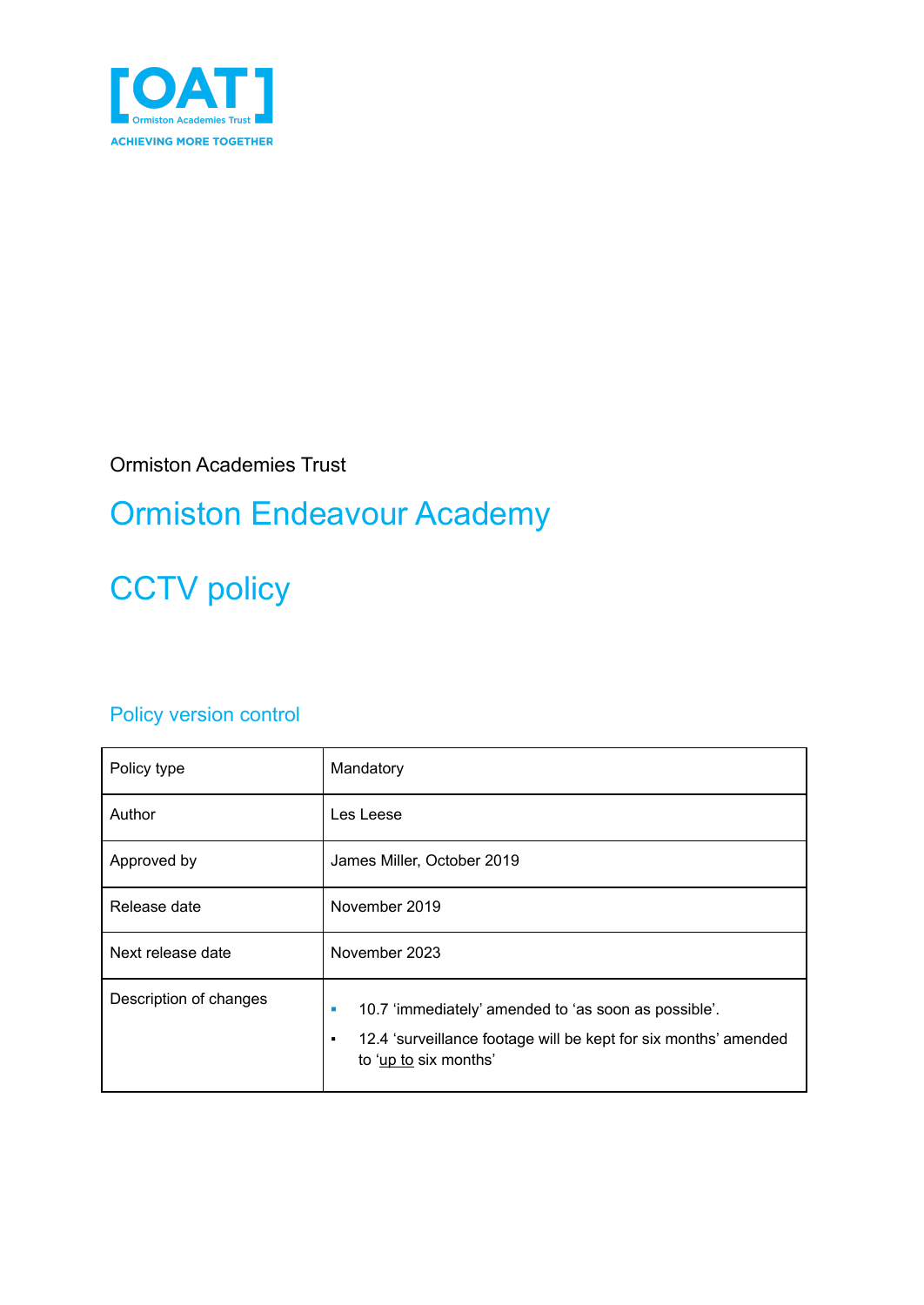

## **Contents**

| 1.         | Introduction               | 3              |
|------------|----------------------------|----------------|
| 2.         | Legal framework            | 3              |
| 3.         | <b>Definitions</b>         | $\overline{4}$ |
| 4.         | Roles and responsibilities | $\overline{4}$ |
| 5.         | Purpose and justification  | $\overline{4}$ |
| 6.         | Data protection principles | $\overline{4}$ |
| 7.         | Objectives                 | $\overline{4}$ |
| 8.         | Protocols                  | $\overline{4}$ |
| 9.         | Signage                    | 4              |
| 10.        | Security                   | $\overline{4}$ |
| 11.        | Privacy by design          | $\overline{4}$ |
| 12.        | Code of practice           | 4              |
| 13.        | Access                     | $\overline{4}$ |
| Appendix 1 |                            | $\overline{4}$ |
|            | <b>Appendix 2</b>          | $\overline{4}$ |
|            |                            |                |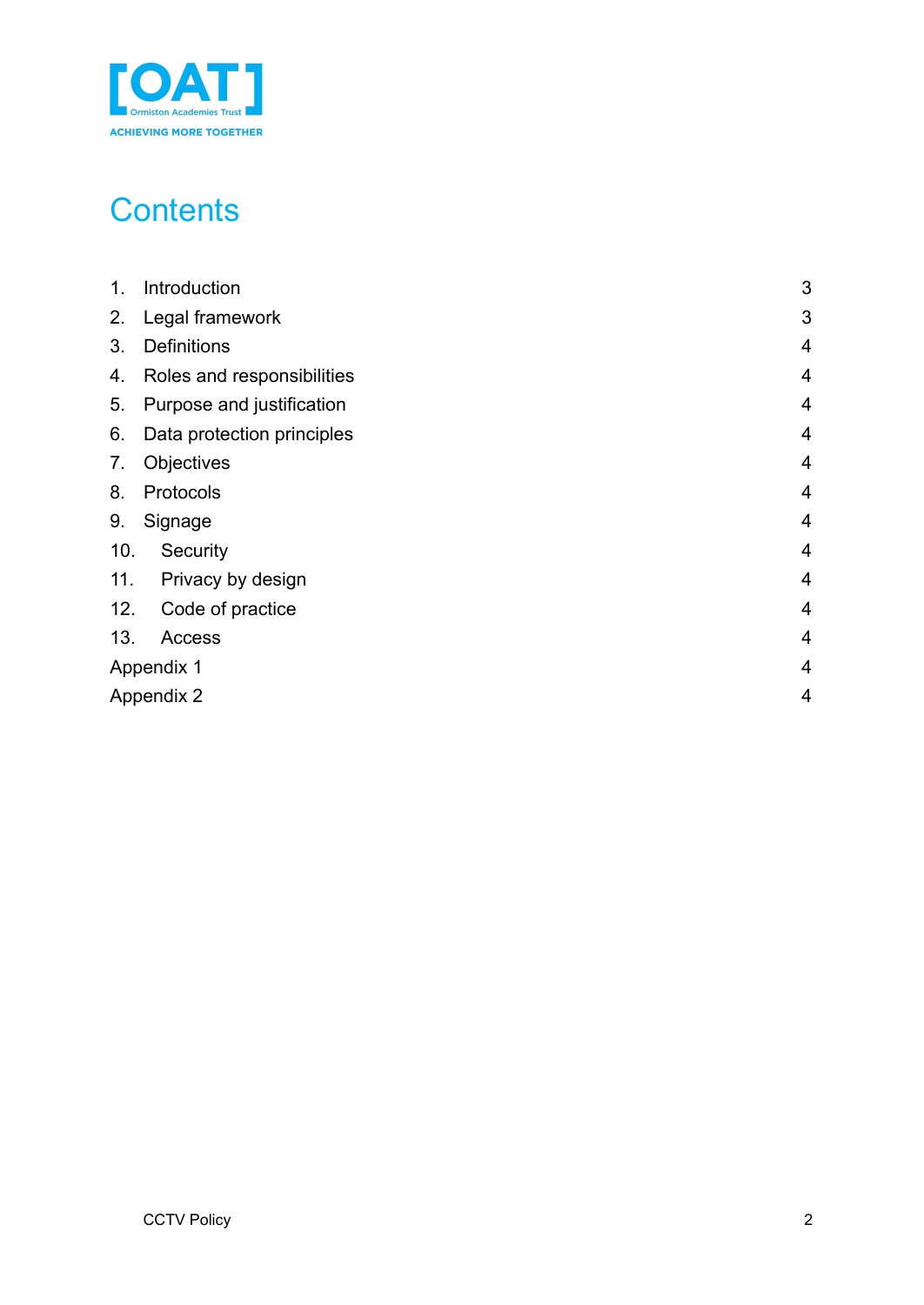

### <span id="page-2-0"></span>1. Introduction

- 1.1. At Ormiston Academies Trust (referred to as "the Trust" and any or all its academies), we take our responsibility towards the safety of staff, visitors and pupils very seriously. To that end, we use surveillance cameras to monitor for the safety and wellbeing of students, staff and visitors.
- 1.2. The purpose of this policy is to manage and regulate the use of the surveillance and CCTV systems at the Trust's Academies and ensure that:
- The images captured are being handled in accordance with data protection legislation as set out under GDPR
- The images that are captured are useable for the purposes we require them for.
- 1.3. This policy covers the use of surveillance and CCTV systems which capture moving and still images of people who could be identified, as well as information relating to individuals for any of the following purposes:
- **•** Observing what an individual is doing to ensure safety of students, staff and visitors
- Taking action to prevent a crime
- Using images of individuals that could affect their privacy

#### <span id="page-2-1"></span>2. Legal framework

- 2.1. This policy has due regard to legislation including, but not limited to, the following:
- The Regulation of Investigatory Powers Act 2000
- **The Protection of Freedoms Act 2012**
- The General Data Protection Regulation
- The Freedom of Information Act 2000
- The Education (Pupil Information) (England) Regulations 2005 (as amended in 2016)
- The Freedom of Information and Data Protection (Appropriate Limit and Fees) Regulations 2004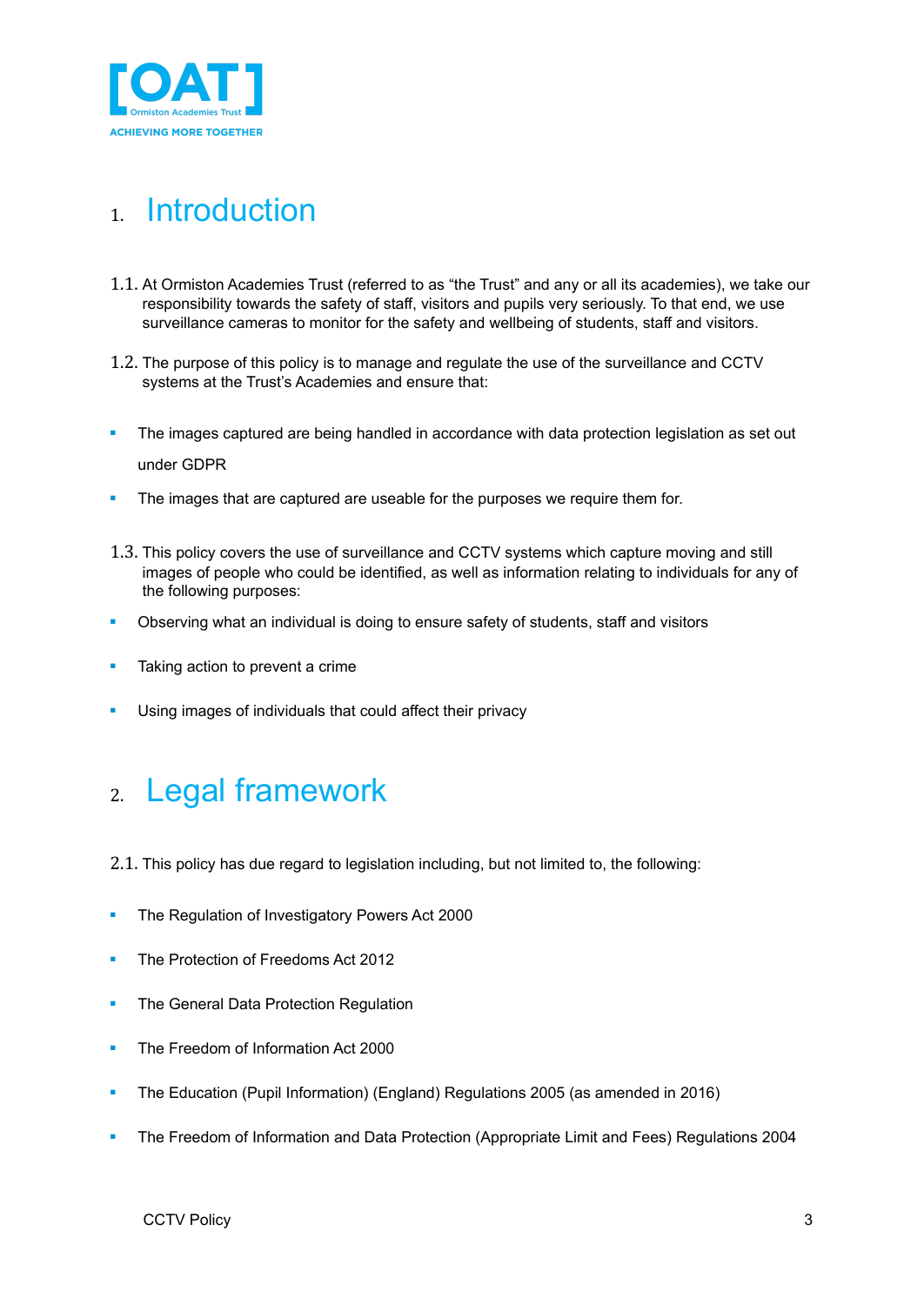

- The School Standards and Framework Act 1998
- The Children Act 1989
- The Children Act 2004
- The Equality Act 2010

2.2. This policy has been created with regard to the following statutory and non-statutory guidance:

- Home Office (2013) 'The Surveillance Camera Code of Practice'
- ICO (2017) 'Overview of the General Data Protection Regulation (GDPR)'
- ICO (2017) 'Preparing for the General Data Protection Regulation (GDPR) 12 steps to take now'
- ICO (2017) 'In the picture: A data protection code of practice for surveillance cameras and personal information'

#### <span id="page-3-0"></span>3. Definitions

- 3.1. For the purpose of this policy a set of definitions will be outlined, in accordance with the surveillance code of conduct:
- **E** Surveillance monitoring the movements and behaviour of individuals; this can include video, audio or live footage. For the purpose of this policy only video and audio footage will be applicable.
- Overt surveillance any use of surveillance for which authority does not fall under the Regulation of Investigatory Powers Act 2000.
- Covert surveillance any use of surveillance which is intentionally not shared with the subjects it is recording. Subjects will not be informed of such surveillance.
- 3.2. The Trust does not condone the use of covert surveillance when monitoring the academy's staff, pupils and/or volunteers. Covert surveillance will only be operable in extreme circumstances.
- 3.3. Any overt surveillance footage will be clearly signposted around the academy.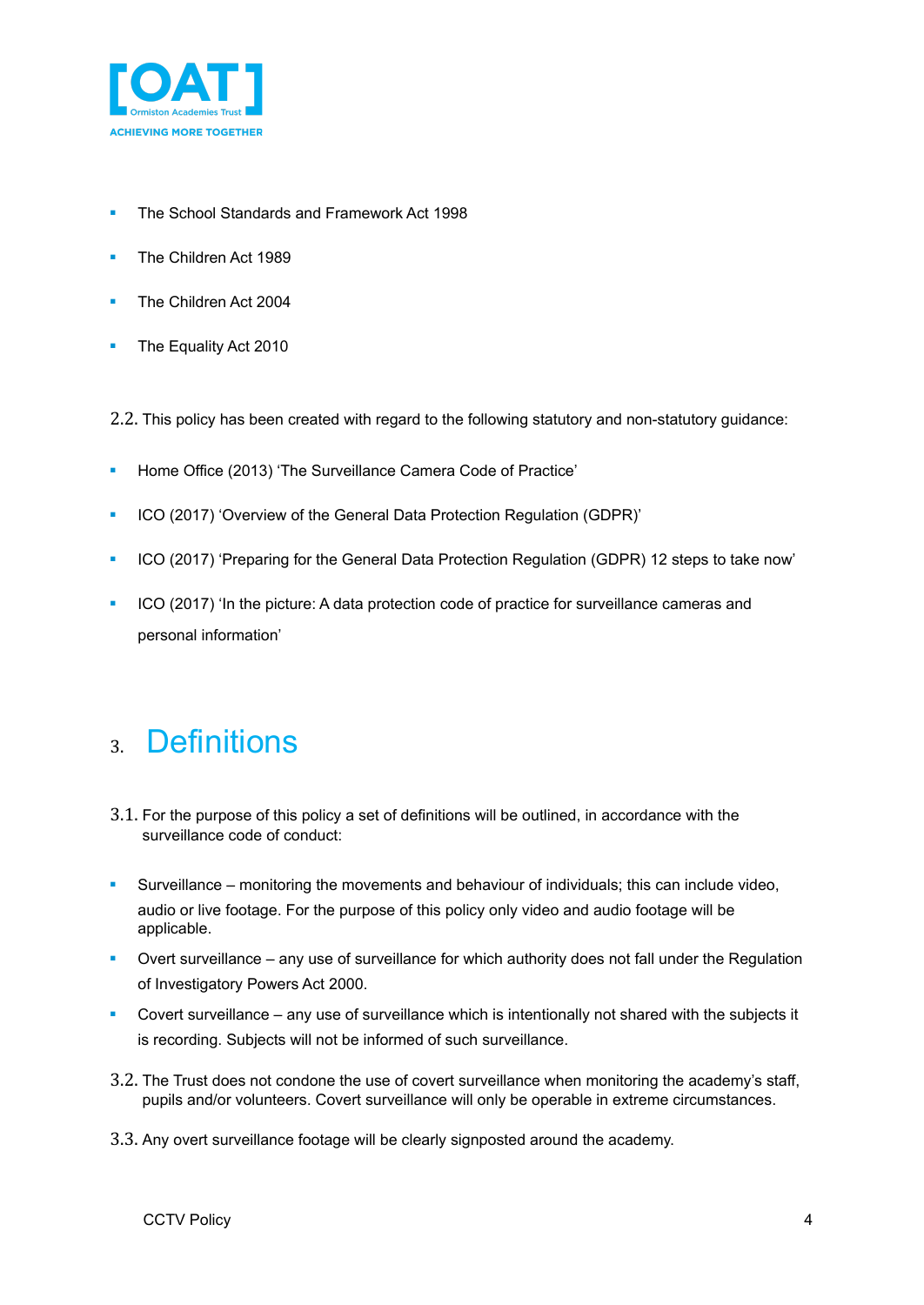

## <span id="page-4-0"></span>4. Roles and responsibilities

- 4.1. Ormiston Endeavour Academy as the corporate body, is the data controller. The principal of Ormiston Endeavour Academy therefore has overall responsibility for ensuring that records are maintained, including security and access arrangements in accordance with regulations.
- 4.2. The Data Protection Lead (DPL) deals with the day-to-day matters relating to data protection and thus, for the benefit of this policy will act as the data controller.
- 4.3. The role of the data controller includes:
	- 4.3.1.Processing surveillance and CCTV footage legally and fairly.
	- 4.3.2.Collecting surveillance and CCTV footage for legitimate reasons and ensuring that it is used accordingly.
	- 4.3.3.Collecting surveillance and CCTV footage that is relevant, adequate and not excessive in relation to the reason for its collection.
	- 4.3.4.Ensuring that any surveillance and CCTV footage identifying an individual is not kept for longer than is necessary.
	- 4.3.5.Protecting footage containing personal data against accidental, unlawful destruction, alteration and disclosure – especially when processing over networks.
- 4.4. The role of the principal includes:
	- 4.4.1.Meeting with the Data Protection Officer (DPO) to decide where CCTV is needed to justify its means.
	- 4.4.2.Conferring with the DPO with regard to the lawful processing of the surveillance and CCTV footage.
	- 4.4.3.Monitoring legislation to ensure the academy is using surveillance fairly and lawfully.
	- 4.4.4.Communicating any changes to legislation with the Trust.

#### <span id="page-4-1"></span>5. Purpose and justification

- 5.1. The purpose of CCTV monitoring is to deter crime and to protect the safety and property of the academy. Safety and security purposes include, but are not limited to:
- 5.2. Protection of individuals, including students, staff and visitors;
- 5.3. Protection of academy-owned and/or operated property and buildings, including building perimeters, entrances and exits, lobbies and corridors, and internal spaces;
- 5.4. Verification of alarms and access control systems;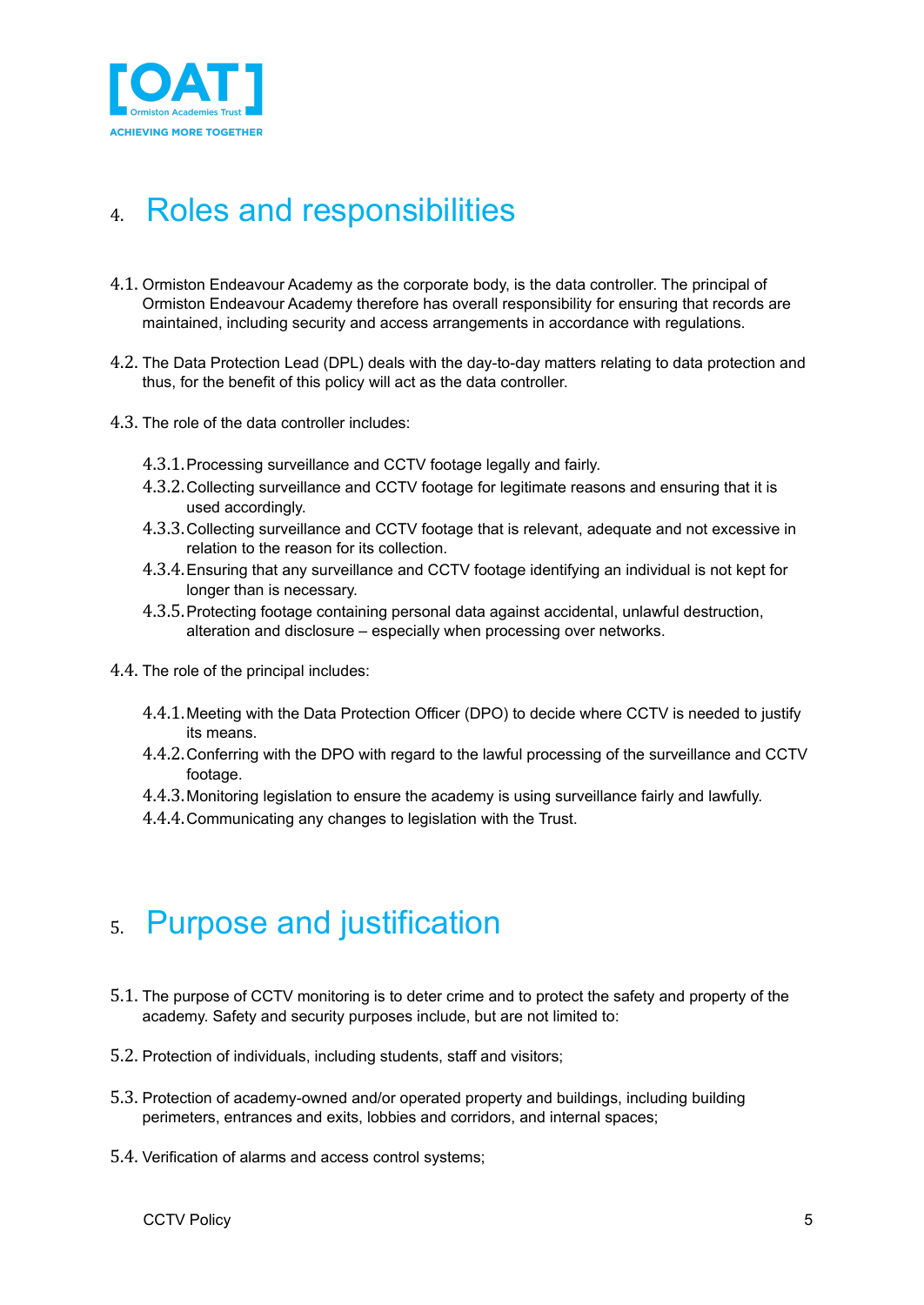

- 5.5. Patrol of common areas and areas accessible to the public
- 5.6. Investigation of criminal activity, safeguarding incidents and serious disciplinary activity.

### <span id="page-5-0"></span>6. Data protection principles

- 6.1. Data collected from surveillance and CCTV will be:
	- 6.1.1.Processed lawfully, fairly and in a transparent manner in relation to individuals.
	- 6.1.2.Collected for specified, explicit and legitimate purposes and not further processed in a manner that is incompatible with those purposes; further processing for archiving purposes in the public interest, scientific or historical research purposes or statistical purposes shall not be considered to be incompatible with the initial purposes.
	- 6.1.3.Adequate, relevant and limited to what is necessary in relation to the purposes for which they are processed.
	- 6.1.4.Accurate and, where necessary, kept up to date; every reasonable step will be taken to ensure that personal data that is inaccurate, having regard to the purposes for which they are processed, are erased or rectified without delay.
	- 6.1.5.Kept in a form which permits identification of data subjects for no longer than is necessary for the purposes for which the personal data are processed; personal data may be stored for longer periods, insofar as the personal data will be processed solely for archiving purposes in the public interest, scientific or historical research purposes or statistical purposes, subject to implementation of the appropriate technical and organisational measures required by the GDPR in order to safeguard the rights and freedoms of individuals.
	- 6.1.6.Processed in a manner that ensures appropriate security of the personal data, including protection against unauthorised or unlawful processing and against accidental loss, destruction or damage, using appropriate technical or organisational measures.

#### <span id="page-5-1"></span>7. Objectives

- 7.1. The surveillance system will be used to:
	- 7.1.1.Maintain a safe environment.
	- 7.1.2.Ensure the welfare of pupils, staff and visitors.
	- 7.1.3.Deter criminal acts against persons and property.
	- 7.1.4.Assist the academy and police in identifying persons who have committed an offence.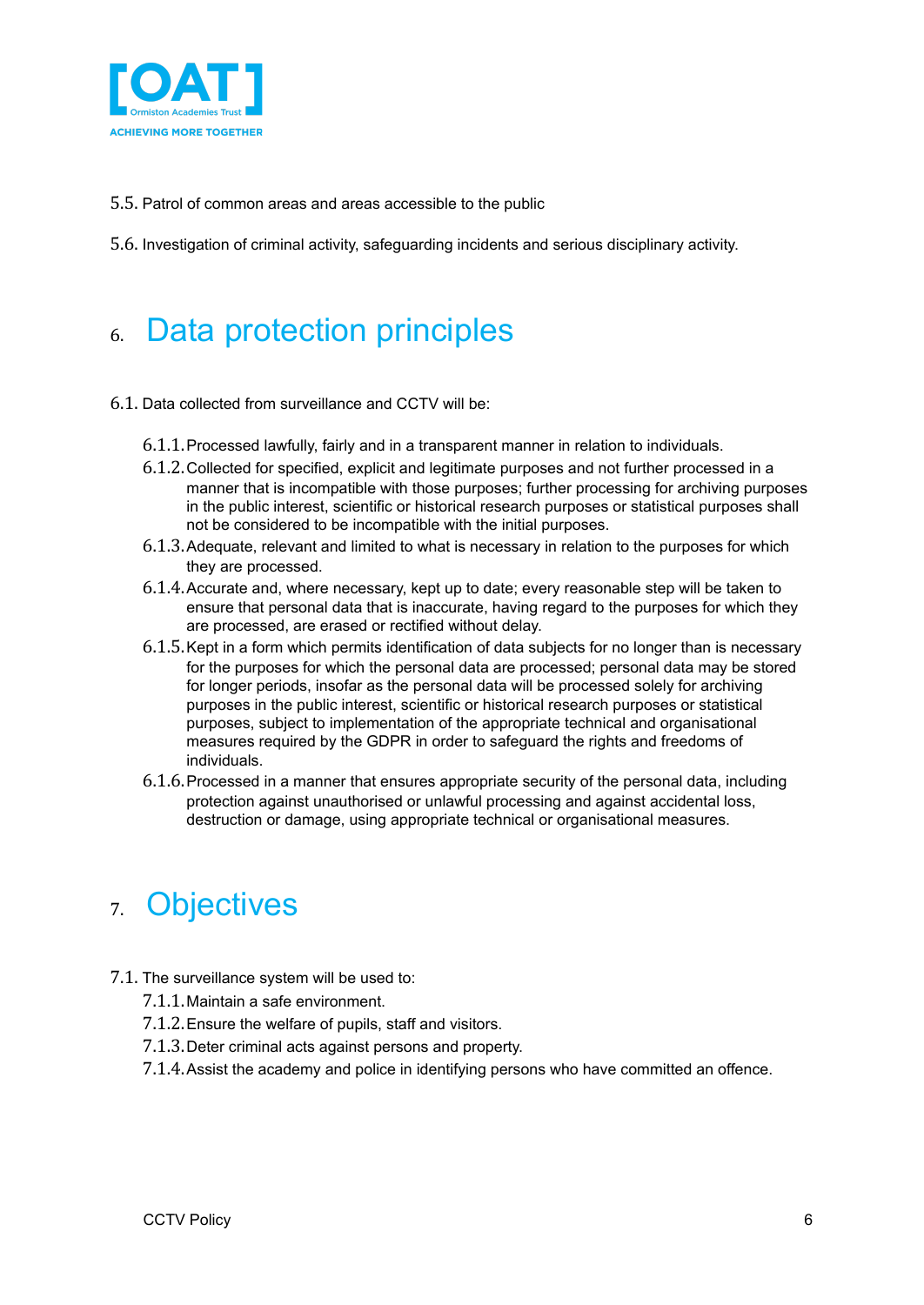

### <span id="page-6-0"></span>8. Protocols

- 8.1. The surveillance system will be registered with the ICO in line with data protection legislation.
- 8.2. The surveillance system is a closed system which does not record audio.
- 8.3. Warning signs have been placed throughout the premises where the surveillance system is active, as mandated by the ICO's Code of Practice. See section 9 for additional information.
- 8.4. The surveillance system has been designed for maximum effectiveness and efficiency; however, the academies cannot guarantee that every incident will be detected or covered and 'blindspots' may exist.
- 8.5. The surveillance system will not be trained on individuals unless an immediate response to an incident is required.
- <span id="page-6-1"></span>8.6. The surveillance system will not be trained on private vehicles or property outside the perimeter of the academy.

## 9. Signage

- 9.1. The ICO confirm that for academies to ensure their CCTV in operation signs are GDPR compliant, they should:
	- 9.1.1.Ensure signage is clear and visible, e.g. outdoor signs are not covered by overhanging branches.
	- 9.1.2.Ensure signage is an appropriate size, e.g. if the CCTV is located near a drop off point it needs to be big enough for driver to see it from inside a car.
	- 9.1.3.Ensure, if it captures images outside the academy's site, signs are clearly displayed for pedestrians.
	- 9.1.4.Ensure staff know who to talk to if they get asked about the images captured on CCTV.
- 9.2. Furthermore, when creating CCTV in operation signs, the wording used must include:
	- 9.2.1.The details of the organisation operating the system.
	- 9.2.2.The purpose of its use, e.g. crime prevention.
	- 9.2.3.Who to contact if individuals have any enquires pertaining to the images being captured by the CCTV, e.g. the data protection officer (DPO) or principal.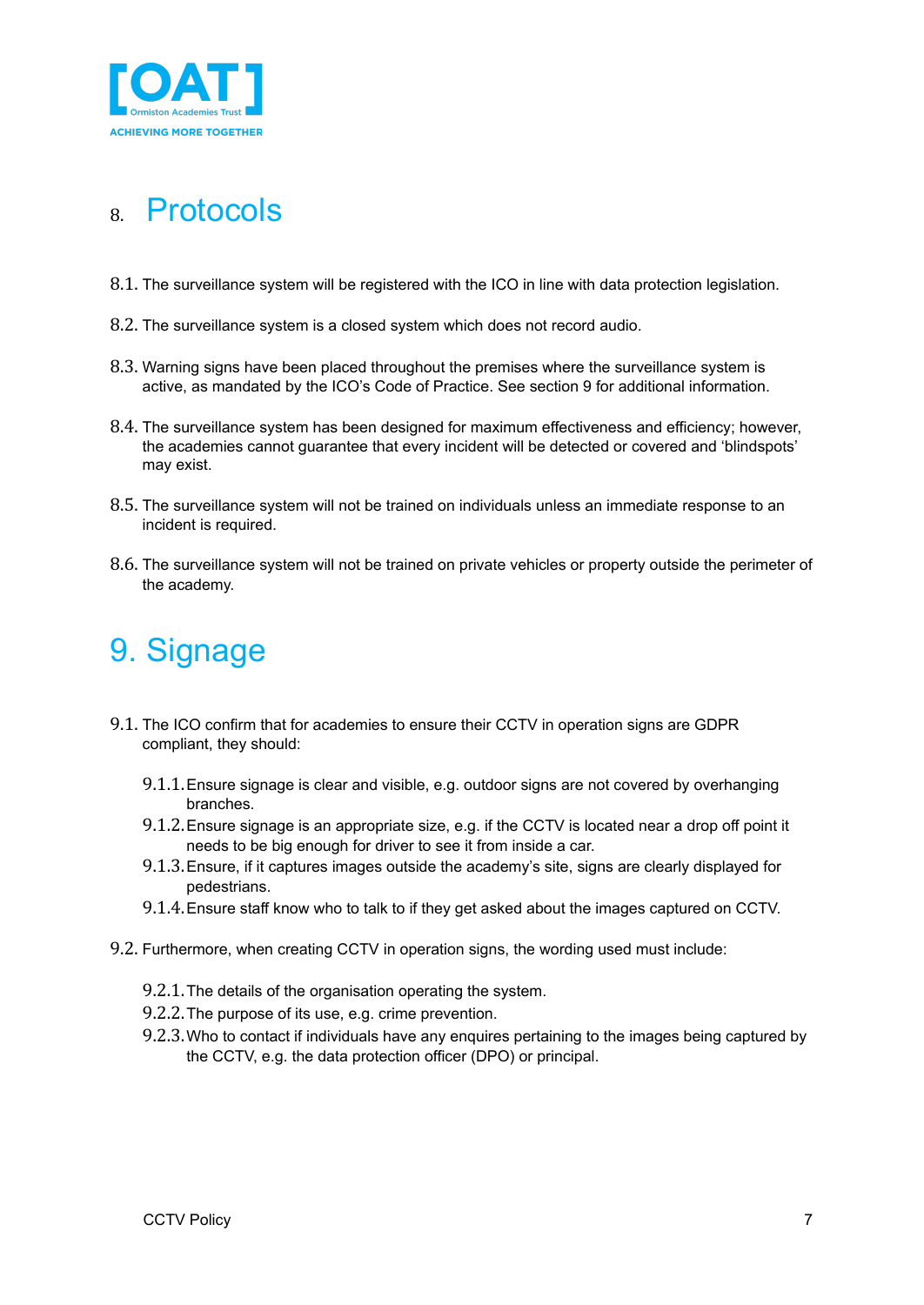

## <span id="page-7-0"></span>10.Security

- 10.1. Access to the surveillance system, software and data will be strictly limited to authorised operators and will be password protected.
- 10.2. The main control facility is kept secure and locked when not in use.
- 10.3. If, in exceptional circumstances, covert surveillance is planned, or has taken place, copies of the Home Office's authorisation forms will be completed and retained.
- 10.4. Surveillance and CCTV systems will be tested for security flaws once a month to ensure that they are being properly maintained at all times.
- 10.5. Surveillance and CCTV systems will not be intrusive.
- 10.6. Any unnecessary footage captured will be securely deleted from the academy's system.
- 10.7. Any cameras that present faults will be repaired as soon as possible to avoid any risk of a data breach.
- <span id="page-7-1"></span>10.8. Visual display monitors are located in secure areas where they cannot be overseen.

### 11. Privacy by design

- 11.1. The use of surveillance cameras and CCTV will be critically analysed using a Data Protection Impact Assessment (DPIA), in consultation with the DPO.
- 11.2. A DPIA will be carried out prior to the installation of any new surveillance and CCTV system.
- 11.3. If the DPIA reveals any potential security risks or other data protection issues, the academy will ensure they have provisions in place to overcome these issues.
- 11.4. Where the academy identifies a high risk to an individual's interests, and it cannot be overcome, the academy will consult the ICO before they use CCTV, and the academy will act on the ICO's advice.
- 11.5. The academy will ensure that the installation of the surveillance and CCTV systems will always justify its means.
- 11.6. If the use of a surveillance and CCTV system is too privacy intrusive, the academy will seek alternative provision.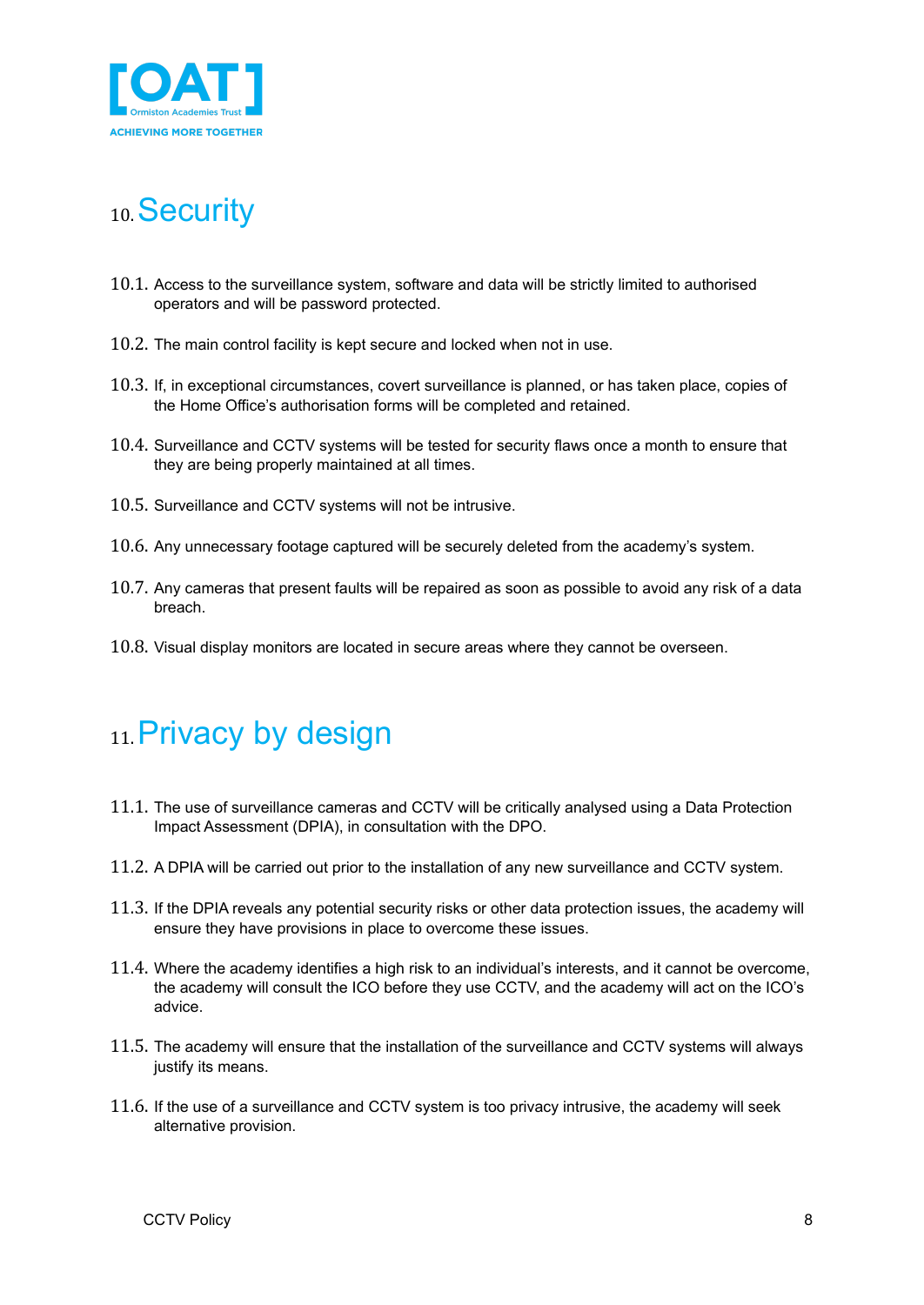

## <span id="page-8-0"></span>12.Code of practice

- 12.1. The academy understands that recording images of identifiable individuals constitutes as processing personal information, so it is done in line with data protection principles.
- 12.2. The academy notifies all pupils, staff and visitors of the purpose for collecting surveillance data via notice boards, letters and emails.
- 12.3. CCTV cameras are only placed where they do not intrude on anyone's privacy and are necessary to fulfil their purpose.
- 12.4. All surveillance footage will be kept for up to six months for security purposes; the principal and the Data Protection Lead are responsible for keeping the records secure and allowing access.
- 12.5. The academy has a surveillance system for the purpose of the prevention and detection of crime and the promotion of the health, safety and welfare of staff, pupils and visitors.
- 12.6. The surveillance and CCTV system is owned by the academy and images from the system are strictly controlled and monitored by authorised personnel only. Please see appendix 1
- 12.7. The academy will ensure that the surveillance and CCTV system is used to create a safer environment for staff, pupils and visitors to the academy, and to ensure that its operation is consistent with the obligations outlined in data protection legislation.
- 12.8. The surveillance and CCTV system will:
- Be designed to take into account its effect on individuals and their privacy and personal data.
- Be transparent and include a contact point, the DPL, through which people can access information and submit complaints.
- Have clear responsibility and accountability procedures for images and information collected, held and used.
- Only keep those images and information for as long as required after six months.
- **EXECT** Restrict access to retained images and information with clear rules on who can gain access.
- **•** Consider all operational, technical and competency standards, relevant to the surveillance and CCTV system and its purpose, and work to meet and maintain those standards in accordance with the law.
- Be subject to stringent security measures to safeguard against unauthorised access.
- **EXED** Be regularly reviewed and audited to ensure that policies and standards are maintained.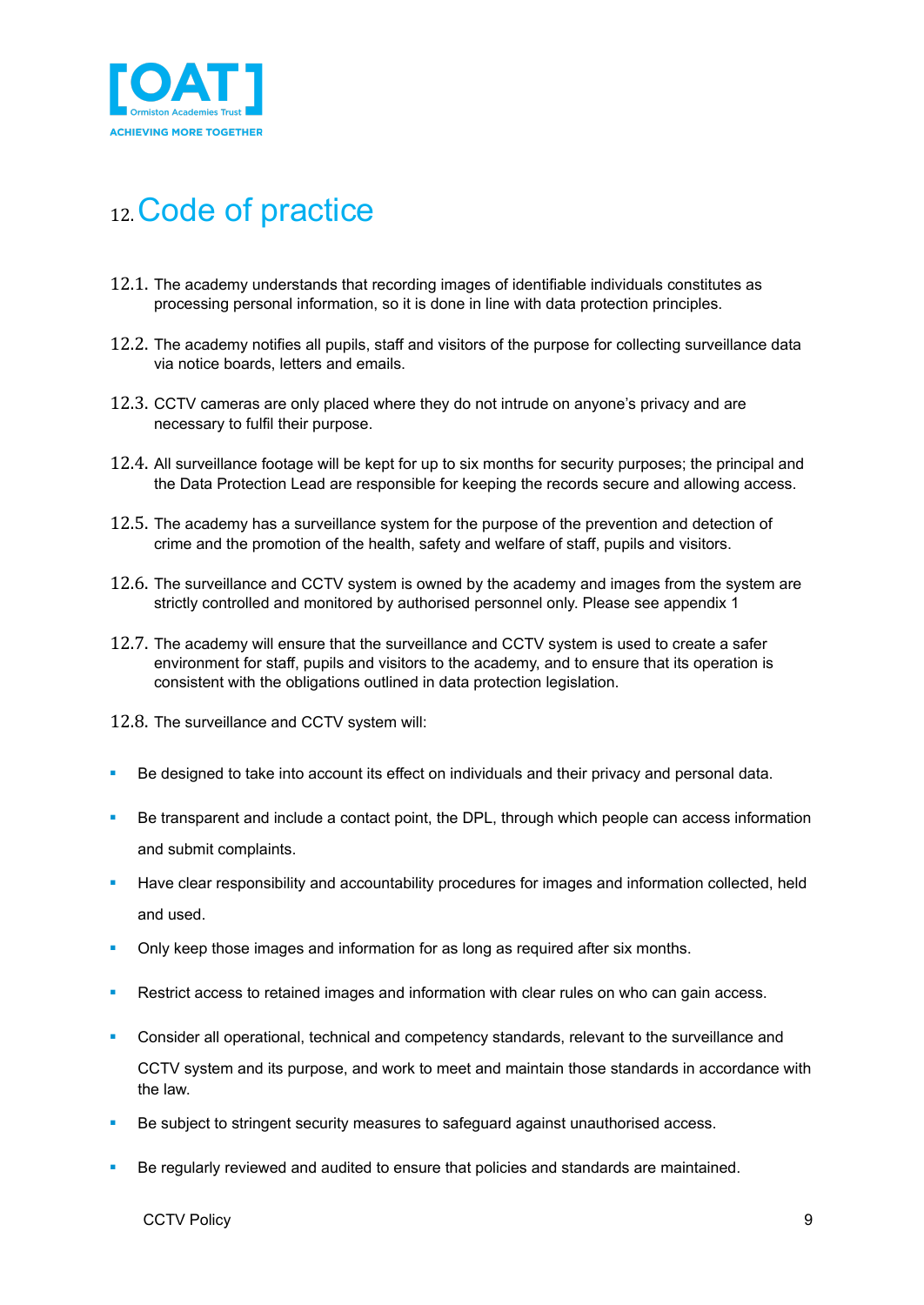

- Only be used for the purposes for which it is intended, including supporting public safety, the protection of pupils, staff and volunteers, and law enforcement.
- Be accurate and well maintained to ensure information is up-to-date.

### <span id="page-9-0"></span>13.Access

- 13.1. Under the GDPR, individuals have the right to obtain confirmation that their personal information is being processed.
- 13.2. All disks containing images belong to, and remain the property of, the trust.
- 13.3. Individuals have the right to submit a Subject Access Request (SAR) to gain access to their personal data in order to verify the lawfulness of the processing.
- 13.4. The academy will verify the identity of the person making the request before any information is supplied.
- 13.5. A copy of the information will be supplied to the individual free of charge; however, the academy may impose a 'reasonable fee' to comply with requests for further copies of the same information.
	- 13.5.1. Where an SAR has been made electronically, the information will be provided in a commonly used electronic format.
	- 13.5.2. Requests by persons outside the academy for viewing or copying disks, or obtaining digital recordings, will be assessed by the principal, who will consult the DPO, on a case-by-case basis with close regard to data protection and freedom of information legislation.
	- 13.5.3. Where a request is manifestly unfounded, excessive or repetitive, a reasonable fee will be charged.
	- 13.5.4. All fees will be based on the administrative cost of providing the information.
	- 13.5.5. All requests will be responded to without delay and at the latest, within one calendar month of receipt.
	- 13.5.6. In the event of numerous or complex requests, the period of compliance will be extended by a further two months. The individual will be informed of this extension and will receive an explanation of why the extension is necessary, within one month of the receipt of the request.
	- 13.5.7. Where a request is manifestly unfounded or excessive, the academy holds the right to refuse to respond to the request. The individual will be informed of this decision and the reasoning behind it, as well as their right to complain to the ICO and to a judicial remedy, within one month of the refusal.
	- 13.5.8. In the event that a large quantity of information is being processed about an individual, the academy will ask the individual to specify the information the request is in relation to.
	- 13.5.9. It is important that access to, and disclosure of, the images recorded by surveillance and CCTV footage is restricted and carefully controlled, not only to ensure that the rights of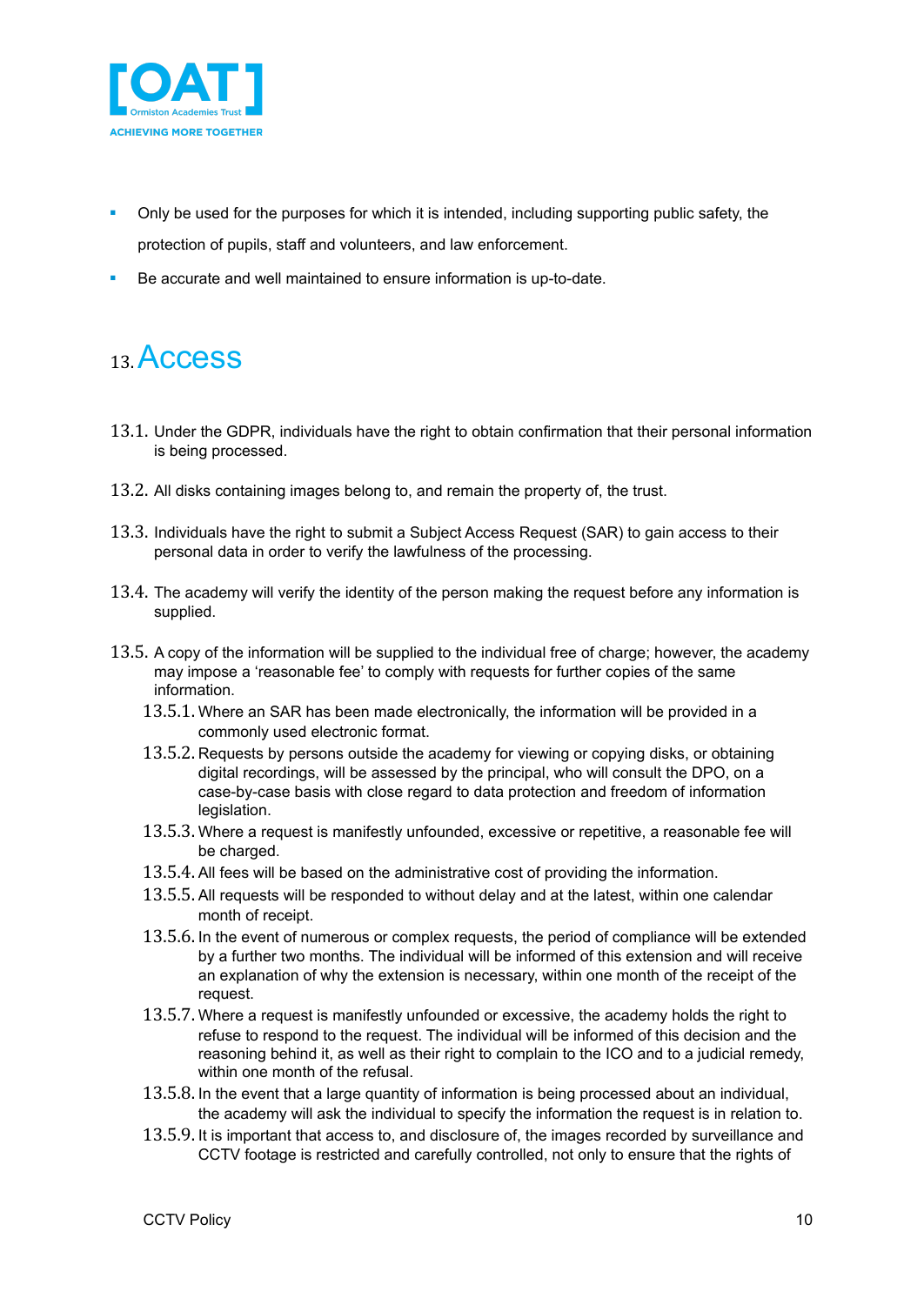

individuals are preserved, but also to ensure that the chain of evidence remains intact, should the images be required for evidential purposes.

- 13.5.10. Releasing the recorded images to third parties will be permitted only in the following limited and prescribed circumstances, and to the extent required or permitted by law:
	- The police where the images recorded would assist in a specific criminal inquiry
	- **E** Prosecution agencies such as the Crown Prosecution Service (CPS)
	- Relevant legal representatives such as lawyers and barristers
	- **Persons who have been recorded and whose images have been retained where disclosure**

is required by virtue of data protection legislation and the Freedom of Information Act 2000

13.6. Requests for access or disclosure will be recorded and the principal will make the final decision as to whether recorded images may be released to persons other than the police.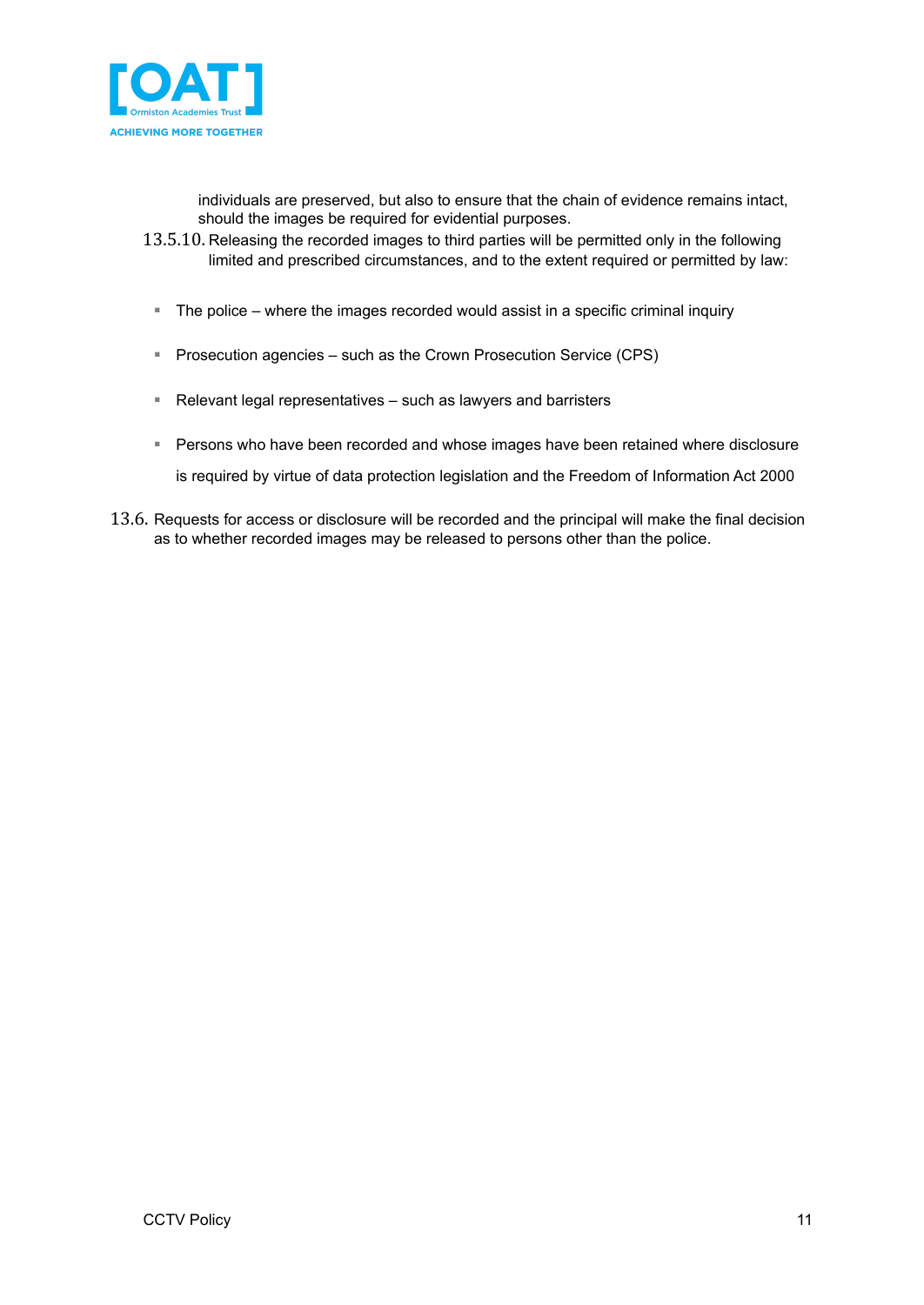

# <span id="page-11-0"></span>Appendix 1

Staff members who are authorised to access and process data contained in the CCTV system and who have had appropriate training are:

| Name                                                                  | Mr I Lipman               |
|-----------------------------------------------------------------------|---------------------------|
| Job Role                                                              | <b>Operations Manager</b> |
| Access Level (Full Admin,<br>View, Copy, Live, etc.)                  | Full                      |
| Reason for access                                                     | <b>Site Security</b>      |
| Cameras that can be accessed<br>(Ref to camera list in Appendix<br>2) | All                       |

| Name                                                                  | Mr J Daniels         |
|-----------------------------------------------------------------------|----------------------|
| <b>Job Role</b>                                                       | Principal            |
| Access Level (Full Admin,<br>View, Copy, Live, etc.)                  | Full                 |
| Reason for access                                                     | <b>Site Security</b> |
| Cameras that can be accessed<br>(Ref to camera list in Appendix<br>2) | All                  |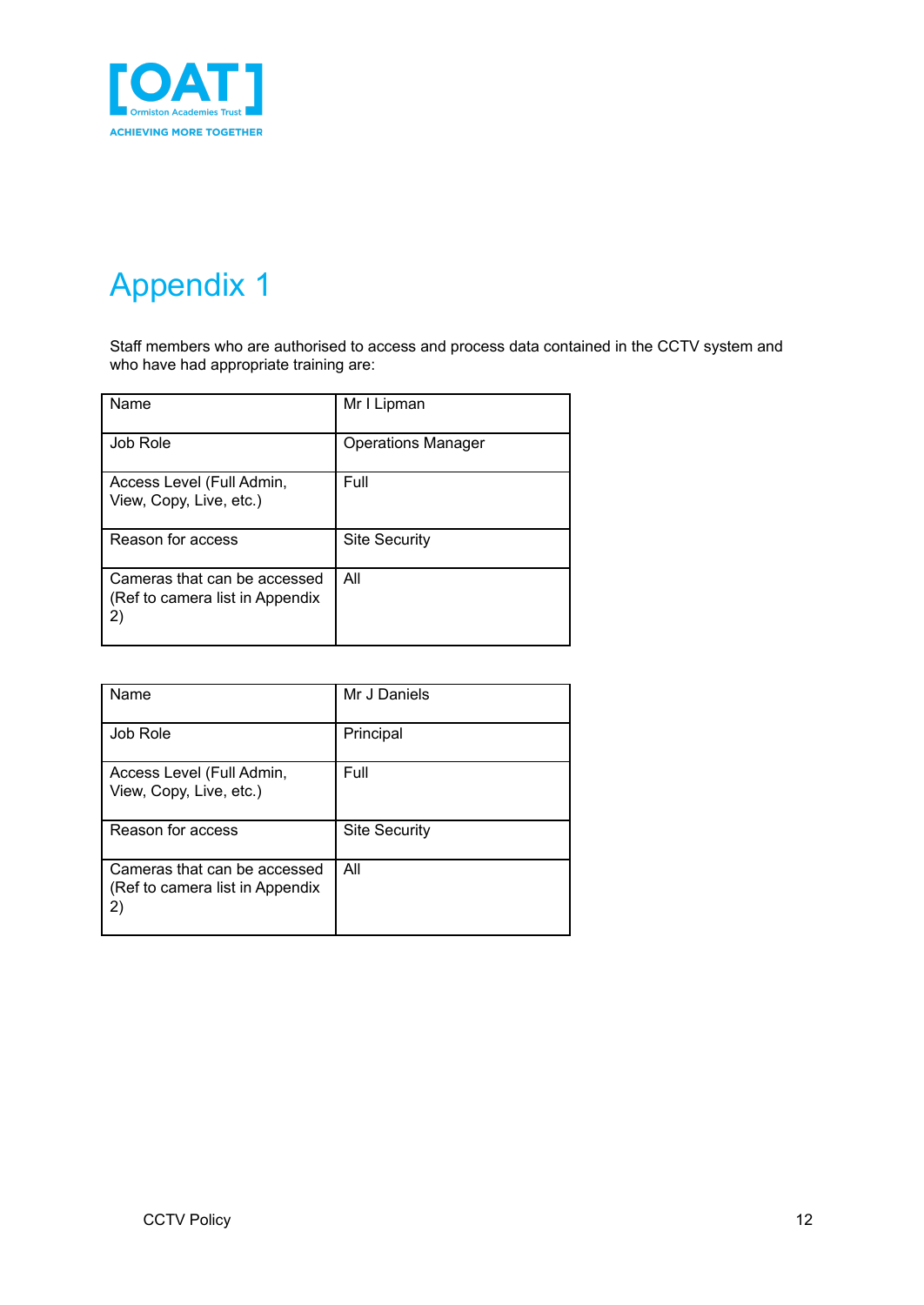

# <span id="page-12-0"></span>Appendix 2

Please list all cameras and locations, any camera not listed will be categorised as 'Covert':

| Camera<br>Number | <b>Location</b>                  | Live / Live & Record<br>/ Record |
|------------------|----------------------------------|----------------------------------|
| $\overline{1}$   | <b>Bike Racks</b>                | Live and Record                  |
| $\overline{2}$   | PE Changing Exit                 | Live and Record                  |
| 3                | <b>Rear Gates</b>                | Live and Record                  |
| 4                | <b>Tennis Court</b>              | Live and Record                  |
| $\overline{5}$   | <b>Rear View</b>                 | Live and Record                  |
| 6                | Disabled Parking                 | Live and Record                  |
| 7                | <b>External Dining</b>           | Live and Record                  |
| 8                | Reception Lobby                  | Live and Record                  |
| g                | <b>Front Fire Exit</b>           | Live and Record                  |
| 10               | Main Entrance                    | Live and Record                  |
| $\overline{11}$  | <b>Temporary Pedestrian Gate</b> | Live and Record                  |
| $\overline{12}$  | Sports Hall1                     | Live and Record                  |
| $\overline{13}$  | Sports Hall 2                    | Live and Record                  |
| 14               | Sports Hall 3                    | Live and Record                  |
| 15               | Sports Hall 4                    | Live and Record                  |
| 16               | Sports Hall 4                    | Live and Record                  |
| 33               | Food server                      | Live and Record                  |
| 34               | <b>G</b> F Toilets               | Live and Record                  |
| 35               | G F Stairs 3                     | Live and Record                  |
| 36               | G F Stairs 2                     | Live and Record                  |
| 37               | G F Stairs1                      | Live and Record                  |